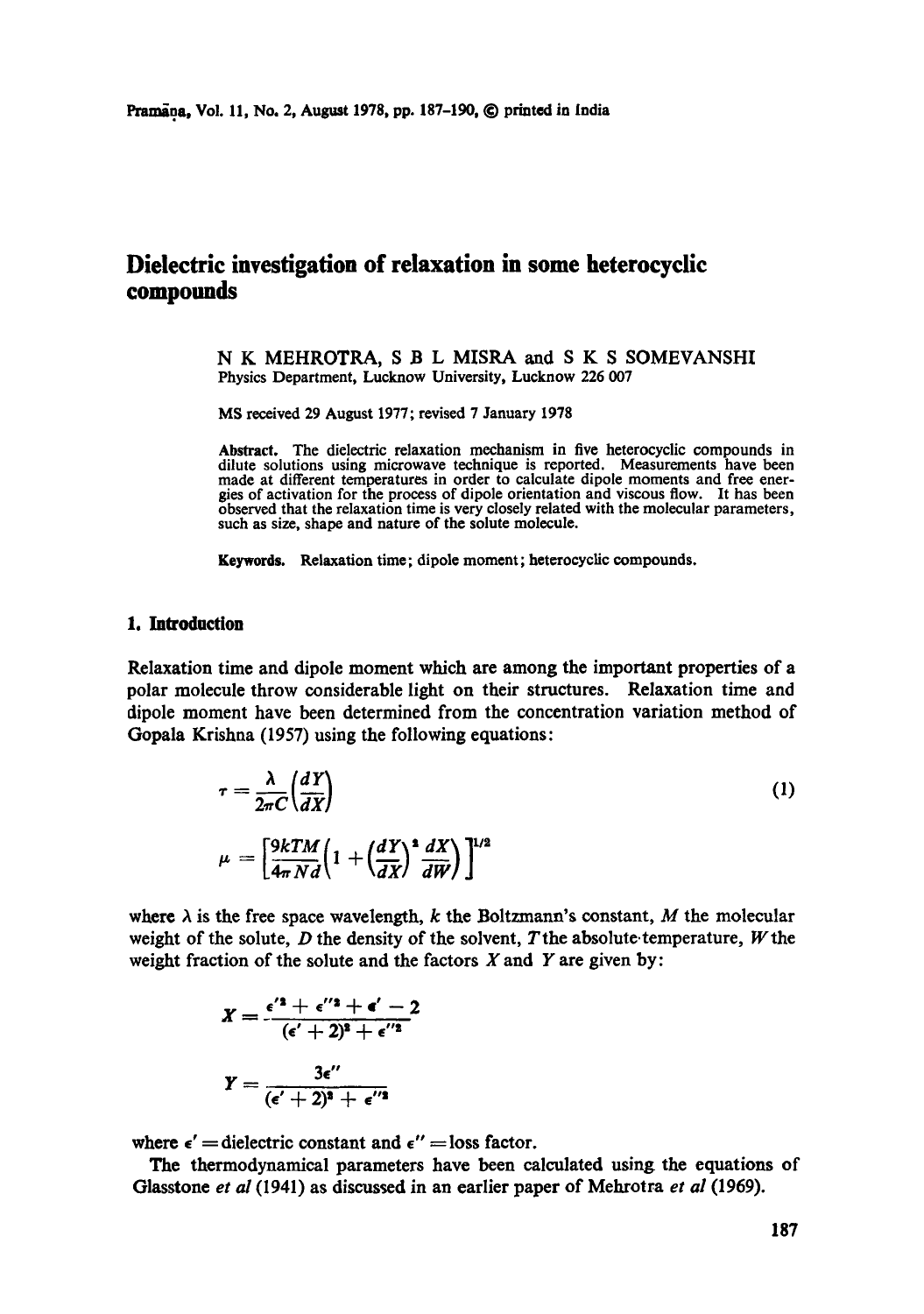# **2. Experimental**

The dielectric constant  $\epsilon'$  and the loss factor  $\epsilon''$  of solution required for the calculation of the relaxation time and dipole moment have been determined by using the standing wave technique of Roberts and Von Hippel (1946) as discussed in an earlier paper (Mehrotra and Saxena 1967). The accuracy of the measurements for dielectric constant and loss was found to be within  $\pm 2\%$  and  $\pm 5\%$  respectively. The viscosity of benzene was measured while for the compounds it was taken from literature.

## **3. Materials**

All the compounds investigated were of pure quality (L R grade) and obtained from Messrs British Drug House. The purest quality of benzene was obtained from British Drug House and the compounds distilled before use.

## **4. Results**

Table 1 gives the values of the weight fraction  $W$ ,  $\epsilon'$  and  $\epsilon''$  at different temperatures. The observed values of the relaxation time at different temperatures along with the values of dipole moments and thermodynamical parameters are given in table 2.

The relaxation times of the compounds investigated are found to decrease with rise in temperature and this is in conformity with the Debye (1929) equation for polar molecules. It is observed from the table that both quinoline and isoquinoline exhibit long relaxation times as could be expected in view of the larger and virtually equal sizes. The higher relaxation time of isoquinoline as compared to quinoline cannot be explained with the help of Debye's equation as the two solutes are similar in size and approximately equal in viscosity. In quinoline the axis of the molecular dipole is nearly parallel to the short axis of the molecule in the plane of the rings, while in isoquinoline it makes an angle slightly less than  $30^{\circ}$  with the long axis in the plane of the rings. This effectively increases the radius of the orienting unit taking part in dipole orientation, resulting in the increased relaxation time.

Thiophene and furane have low viscosities and short relaxation times, those for thiophene being slightly greater than the corresponding value for furane at the same temperature. The structures of two molecules are almost identical. Both are aromatic five membered rings, the only difference being that thiophene has a sulphur atom in the ring whereas furane has an oxygen atom. Furane has a slightly larger dipole moment between the two, but the considerably larger polarizability of sulphur atom as compared to oxygen may account for the higher relaxation time of the thiophene.

This variation of the relaxation time can also be explained in terms of nuclear magnetic resonance investigations of these compounds. The chemical shift of the aromatic protons adjacent to a heteroatom should be strongly dependent on the location and orientation of nearby aromatic molecules. It has been observed by Corey and his coworkers (1958) that the chemical shift for thiopbene is greater than that for furane. This indicates that the heteroatom in thipohene interacts more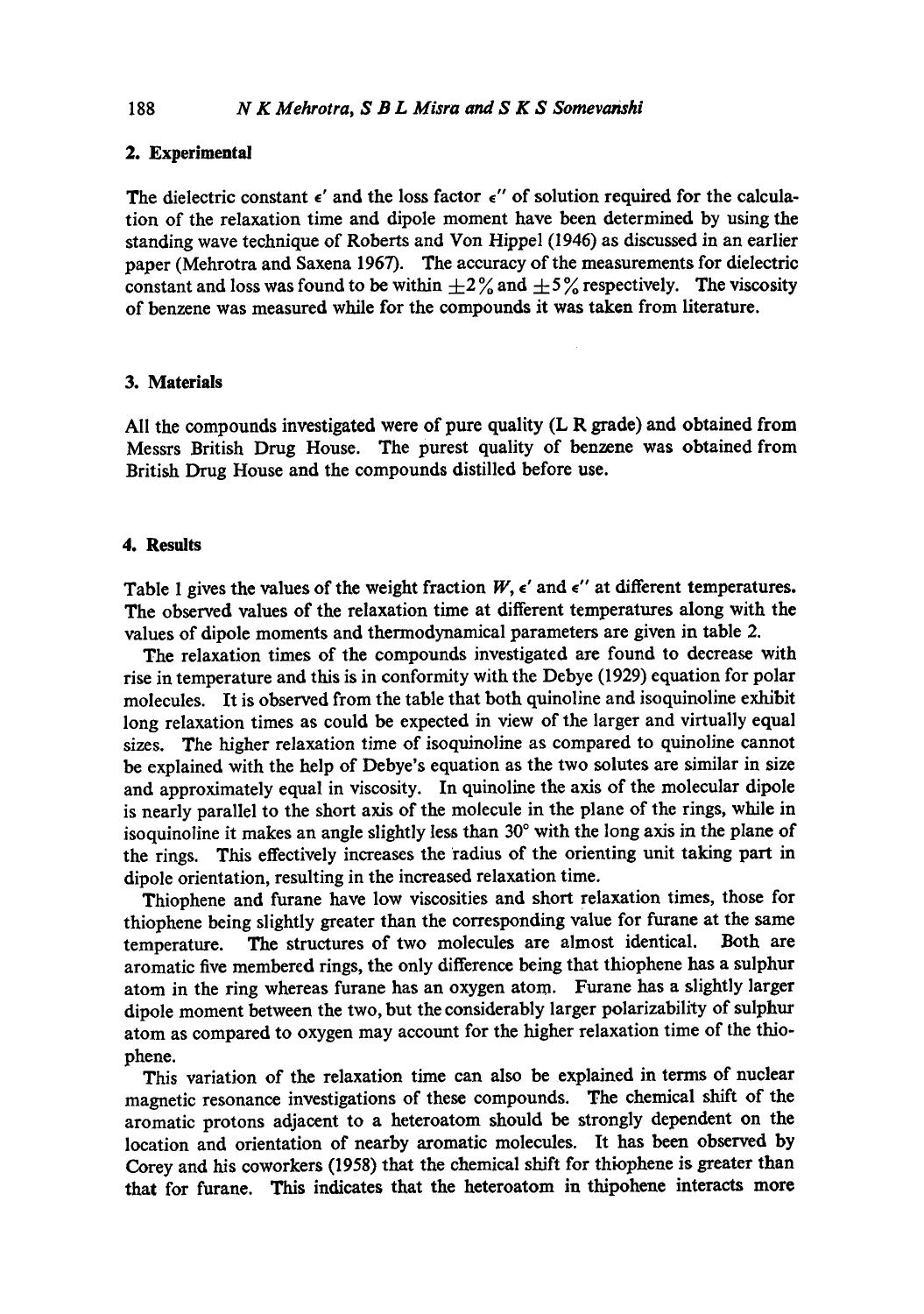| Weight fraction | $20^{\circ}$ C                       |                                                                      |                              |                           | $40^{\circ}$ C                         |                                              |
|-----------------|--------------------------------------|----------------------------------------------------------------------|------------------------------|---------------------------|----------------------------------------|----------------------------------------------|
| W               | $\epsilon'$                          | $\epsilon^{\prime\prime}$                                            | $\epsilon'$                  | $\epsilon^{\prime\prime}$ | $\pmb{\epsilon}'$                      | $\epsilon^{\prime\prime}$                    |
| 0.0054          | 2.28                                 | 0.06                                                                 | 2.31                         | 0.08                      | 2.33                                   | 0.07                                         |
| 0.0080          | 2.31                                 | 0.01                                                                 | 2.34                         | 0.11                      |                                        | 0.10                                         |
| 0.0097          |                                      | 0.17                                                                 | 2.36                         |                           | $2-40$                                 | 0.13                                         |
|                 |                                      |                                                                      |                              |                           |                                        | 0.17                                         |
| 0.0122          |                                      |                                                                      | $2 - 40$                     |                           |                                        | 0.20                                         |
| 0.0102          | $2 - 23$                             | 0.05                                                                 | 2.26                         | 0.04                      | 2.28                                   | 0.05                                         |
| 0.0115          | $2 - 24$                             | 0.06                                                                 | 2.27                         | 0.05                      | 2.30                                   | 0.07                                         |
| 0.0124          | 2.30                                 | 0.12                                                                 | 2.33                         | 0.12                      | $2 - 35$                               | 0-11                                         |
| 0.0164          | 2.32                                 | 0.15                                                                 | 2.37                         | 0.18                      | 2.36                                   | 0.11                                         |
| 0.0174          | $2 - 39$                             | 0.20                                                                 | 2.40                         | $0 - 20$                  | 2.43                                   | 0.19                                         |
|                 |                                      | 0.06                                                                 | 2.29                         | 0.06                      |                                        | 0.10                                         |
| 0.0136          | $2 - 28$                             | 0.06                                                                 | 2.30                         | 0.06                      | 2.36                                   | 0.12                                         |
| 0.0156          | $2 - 29$                             | 0.07                                                                 | 2.32                         | 0.07                      | 2.31                                   | 0.14                                         |
| 0.0182          | 2.31                                 | $0 - 08$                                                             | 2.33                         | 0.08                      | 2.42                                   | 0.17                                         |
| 0.0232          | $2 - 33$                             | 0.09                                                                 | 2.35                         | 0.09                      | 2.48                                   | 0.23                                         |
|                 |                                      | 0.05                                                                 | 2.25                         | 0.05                      | $2 - 28$                               | 0.06                                         |
| 0.0062          |                                      | 0.06                                                                 | 2.26                         | 0.06                      | $2 - 30$                               | 0.07                                         |
| 0.0087          |                                      | 0.09                                                                 |                              | 0.09                      | $2 - 31$                               | 0.08                                         |
| 0.0105          | $2 - 28$                             | 0.09                                                                 | $2 - 31$                     | 0.11                      | 2.32                                   | $0 - 09$                                     |
| 0.0141          | $2 - 32$                             | 0.10                                                                 | 2.33                         | 0.12                      | 2.33                                   | 0.11                                         |
|                 |                                      |                                                                      | 2.29                         | 0.03                      |                                        | 0.03                                         |
| 0.0032          | 2.32                                 |                                                                      | $2 - 30$                     | 0.04                      | 2.31                                   | 0.04                                         |
| 0.0080          | 2.35                                 | 0.07                                                                 | 2.36                         | 0.06                      |                                        | 0.07                                         |
| 0.0094          | 2.38                                 | 0.09                                                                 | 2.40                         | 0.07                      | 2.41                                   | 0.08                                         |
| 0.0100          | 2.40                                 | 0.11                                                                 | 2.42                         | 0.09                      | 2.42                                   | 0.10                                         |
|                 | 0.0111<br>0.0104<br>0.0033<br>0.0012 | 2.36<br>2.37<br>2.38<br>2.27<br>$2 - 24$<br>2.25<br>$2 - 27$<br>2.27 | 0.19<br>0.23<br>0.04<br>0.06 | 2.39<br>2.29              | $30^{\circ}$ C<br>0.14<br>0.18<br>0.18 | 2.36<br>2.42<br>2.45<br>2.35<br>2.30<br>2.36 |

Table 1. Experimental data for the determination of relaxation time

Table 2. Relaxation time, dipole moment and thermodynamical parameters

| ∆Fτ<br>∆Hτ<br>$\triangle$ Fn<br>$\mu_{\rm lit}$<br>$\mu_{obs}$<br>$10^{12}$<br>T°K<br>$\times 10^{18}$<br>$\times 10^{16}$<br>kcal/<br>kcal/<br>Compound<br>kcal/<br>sec<br>Debye<br>Debye<br>mol<br>mol<br>mol<br>2.90<br>1.48<br>2.18a<br>2.76<br>Quinoline<br>293<br>$17-22$<br>2.21<br>$1 - 48$<br>2.77<br>2.91<br>303<br>13.30<br>$\overline{\phantom{0}}$<br>1.48<br>$2 - 79$<br>2.93<br>313<br>$11 - 12$<br>2.52 <sup>a</sup><br>2.96<br>2.90<br>2.04<br>293<br>2.59<br>$21 - 22$<br>Isoquinoline<br>2.04<br>2.98<br>2.91<br>303<br>19.94<br>$-$<br>—<br>2.93<br>$2 - 04$<br>3.01<br>313<br>17.54<br>----<br>0.63 <sup>b</sup><br>2.25<br>2.90<br>2.30<br>293<br>0.61<br>8.12<br>Furane<br>2.25<br>2.32<br>2.91<br>303<br>7.54<br>$\overline{\phantom{0}}$<br>فتعبد<br>2.25<br>2.93<br>2.33<br>313<br>6.32<br>$\overline{\phantom{0}}$<br>$1 - 82$<br>2.90<br>0.54c<br>2.60<br>293<br>0.59<br>10.12<br>Thiophene<br>1.82<br>2.91<br>2.63<br>303<br>9.14<br>$\overline{\phantom{0}}$<br>1.82<br>2.93<br>2.64<br>313<br>8.32<br>$\overline{\phantom{0}}$<br>---<br>1.76<br>2.90<br>1.834<br>2.20<br>293<br>5.98<br>2.03<br>Pyrrole |  |  |      |      |      |                          |                                   |                                       |
|-----------------------------------------------------------------------------------------------------------------------------------------------------------------------------------------------------------------------------------------------------------------------------------------------------------------------------------------------------------------------------------------------------------------------------------------------------------------------------------------------------------------------------------------------------------------------------------------------------------------------------------------------------------------------------------------------------------------------------------------------------------------------------------------------------------------------------------------------------------------------------------------------------------------------------------------------------------------------------------------------------------------------------------------------------------------------------------------------------------------------------------------|--|--|------|------|------|--------------------------|-----------------------------------|---------------------------------------|
|                                                                                                                                                                                                                                                                                                                                                                                                                                                                                                                                                                                                                                                                                                                                                                                                                                                                                                                                                                                                                                                                                                                                         |  |  |      |      |      | ∆Нп<br>kcal/<br>mol      | ∆S≂<br>cal/<br>mol <sup>o</sup> K | $\triangle$ S $\eta$<br>cal/<br>mol°K |
|                                                                                                                                                                                                                                                                                                                                                                                                                                                                                                                                                                                                                                                                                                                                                                                                                                                                                                                                                                                                                                                                                                                                         |  |  |      |      |      | 2.27<br>2.27<br>2.27     | $-4.30$<br>$-4.26$<br>$-4.18$     | $-2.14$<br>$-2.12$<br>$-2.10$         |
|                                                                                                                                                                                                                                                                                                                                                                                                                                                                                                                                                                                                                                                                                                                                                                                                                                                                                                                                                                                                                                                                                                                                         |  |  |      |      |      | 2.27<br>2.27<br>2.27     | $-3.14$<br>$-3.10$<br>$-3.09$     | $-2.14$<br>$-2.12$<br>$-2.10$         |
|                                                                                                                                                                                                                                                                                                                                                                                                                                                                                                                                                                                                                                                                                                                                                                                                                                                                                                                                                                                                                                                                                                                                         |  |  |      |      |      | 2.27<br>2.27<br>$2 - 27$ | $-0.17$<br>$-0.23$<br>$-0.25$     | $-2.14$<br>$-2.12$<br>$-2.10$         |
|                                                                                                                                                                                                                                                                                                                                                                                                                                                                                                                                                                                                                                                                                                                                                                                                                                                                                                                                                                                                                                                                                                                                         |  |  |      |      |      | 2.27<br>2.27<br>2.27     | $-2.66$<br>$-2.67$<br>$-2.62$     | $-2.14$<br>$-2.12$<br>$-2.10$         |
| 303<br>4.24<br>$\overline{\phantom{0}}$<br>$1 - 76$<br>2.27<br>2.93<br>313<br>3.72                                                                                                                                                                                                                                                                                                                                                                                                                                                                                                                                                                                                                                                                                                                                                                                                                                                                                                                                                                                                                                                      |  |  | 2.24 | 2.91 | 1.76 | $2 - 27$<br>2.27<br>2.27 | $-1.50$<br>$-1.58$<br>$-1.62$     | $-2.14$<br>$-2.12$<br>$-2.10$         |

a, Le Fevre and Smith (1932); b, Hunter and Partington (1931); c, Higashi (1932); d, Corley and Partington (1932)